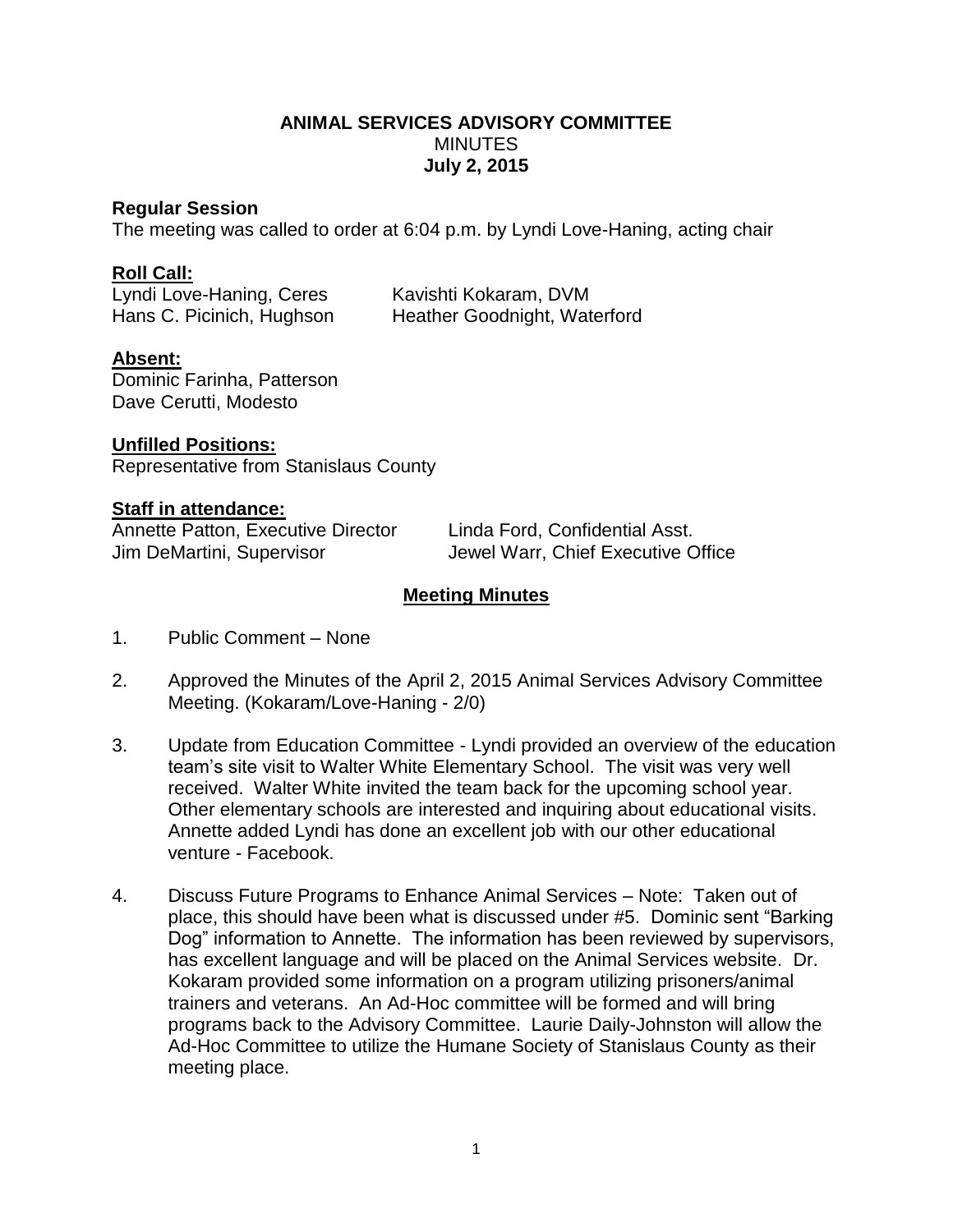- 5. Discuss Stanislaus County Fair Project Lyndi provided an overview of the layout, what's available, set up, location and training. The fair begins July  $10^{th}$ with Animal Services represented on July  $14<sup>th</sup>$  and  $15<sup>th</sup>$ . Animals will be housed in an air conditioned Adoption Trailer donated by Friends of Turlock Animal Control.
- 6. Director's Report Executive Director Patton provided the following updates and information.
	- a. Mr. Cerutti resigned from the Committee, via e-mail, as of today. SASA will advertise to fill the vacancy for City of Modesto.
	- b. Update on Animal Services Vaccination clinic's history, and how they have evolved from once a month to daily. Daily clinics are Monday through Friday from 9 to 10 a.m. An additional clinic is held the third Saturday of each month from 9 to 10:30 a.m. The revised clinic schedule seems to better fit the needs of the community.
	- c. The space at 3643 Cornucopia has been leased and will be open July 15<sup>th</sup>. The clinic will provide spay/neuter and health services for pets.
	- d. A sweep in south Modesto last Saturday resulted in a number of dogs impounded and citations issued.
	- e. Canvassing finished up in the county earlier this week and will be in the city of Patterson for the next couple of weeks.
	- f. This is our second year of utilizing Administrative Citations. Citations are auto generated, streamlining our processes. Administrative Citations are treated like fix-it tickets. Those with an Admin Cite have 30 days to comply. There are three levels and with each citation, fees increase. However, the majority are being handled at level one.
	- g. Effective July 1<sup>st</sup>, a new spay/neuter coupon is being utilized for low income clients. The low income criteria includes a number of assistance programs. The coupon can be taken to any local veterinary office, regardless of jurisdiction. Once the surgery is complete the veterinary office will be reimbursed by Animal Services at \$50 per dog and \$25 per cat; and the cost difference of the surgery is paid by the animal owner.
	- h. Dr. Cadwell and Nebben did an excellent job speaking to Fox 40 News regarding heat and its effects on our pets and how to prevent heat stroke.
	- i. The cock fighting roosters are still here and still have to be held as evidence.